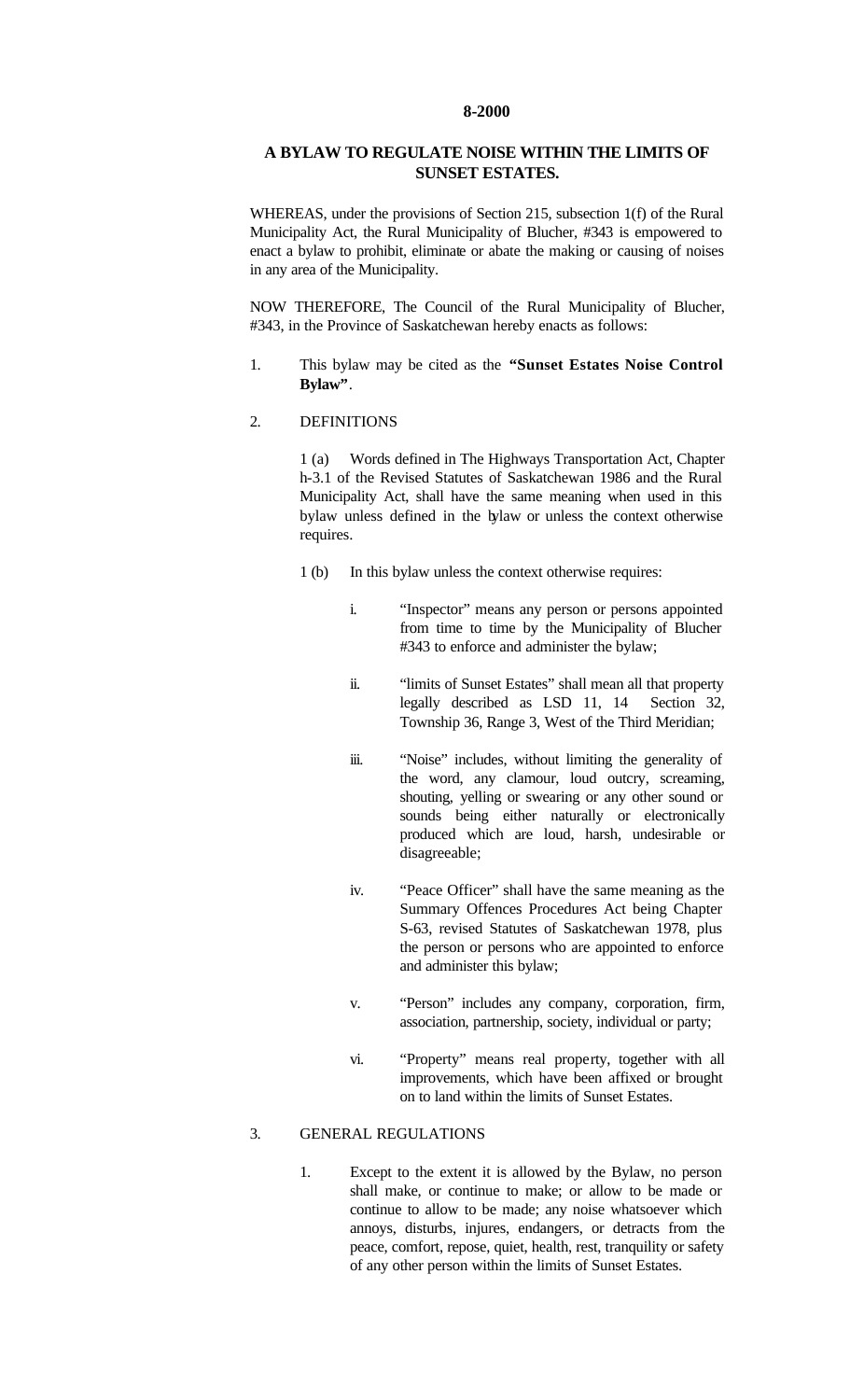### 4. DOMESTIC NOISES

- 1. No person shall operate or allow to be operated a lawn mower of any kind, or a snow clearing devise powered by an engine of any type, or any other vehicle or toy driven by an internal combustion engine, within the limits of Sunset Estates, between the hours of:
	- A. 10:00 o'clock in the evening and 7:00 o'clock of the following morning on weekdays;
	- B. 10:00 o'clock in the evening and 9:00 o'clock of the following morning, which is on a Sunday, or holiday.
- 2. No person who owns, keeps, houses, harbours or allows to stay on his premises a dog, shall allow such dog to bark or howl loudly or excessively which by its sounds unduly disturbs the peace, comfort, repose, quiet, health, rest, tranquility or safety of any other person within the limits of Sunset Estates.
- 3. No person shall own, keep house, harbour or allow to stay on his premises any animal or bird, which by its cries or sounds unduly disturbs the peace, comfort, repose, quiet, health, rest, tranquility or safety of any other person within the limits of Sunset Estates.
- 4. No person, being the owner or occupier of any premises, shall operate, play, permit, suffer, or allow to be operated or played, any radio, phonograph, record player, tape recorder, television set, musical instrument, or any other apparatus, appliance, devise or machine used for the production or amplification of sound, either in or on private premises in the limits of Sunset Estates in such a manner that the sounds unduly disturbs the peace, comfort, repose, quiet, health, rest, tranquility or safety of any other person within the limits of Sunset Estates.

## 5. CONSTRUCTION NOISES

- 1. No person shall construct, erect, reconstruct, alter, repair or demolish any building, structure or thing, or fill in land, in any manner which sounds unduly disturbs the peace, comfort, repose, quiet, health, rest, tranquility or safety of any other person within the limits of Sunset Estates during the hours of 10:00 o'clock in the evening and 8:00 o'clock in the morning.
- 2. Where it is impossible  $\alpha$  impractical to comply with section 5.1, management of the Sunset Estates Mobile Home Park may give written approval to carry on the work that is found to be necessary outside the designated hours.
- 3. Responsibility for obtaining written approval stated in section 5.2 lies with the person carrying on the work.

## 6. EXEMPTIONS

- 1. The provision of this Bylaw shall not apply to:
	- i. the ringing of bells in churches, religious establishments and schools;
	- ii. the moderate use of musical instruments to call attention to an opportunity to contribute to a